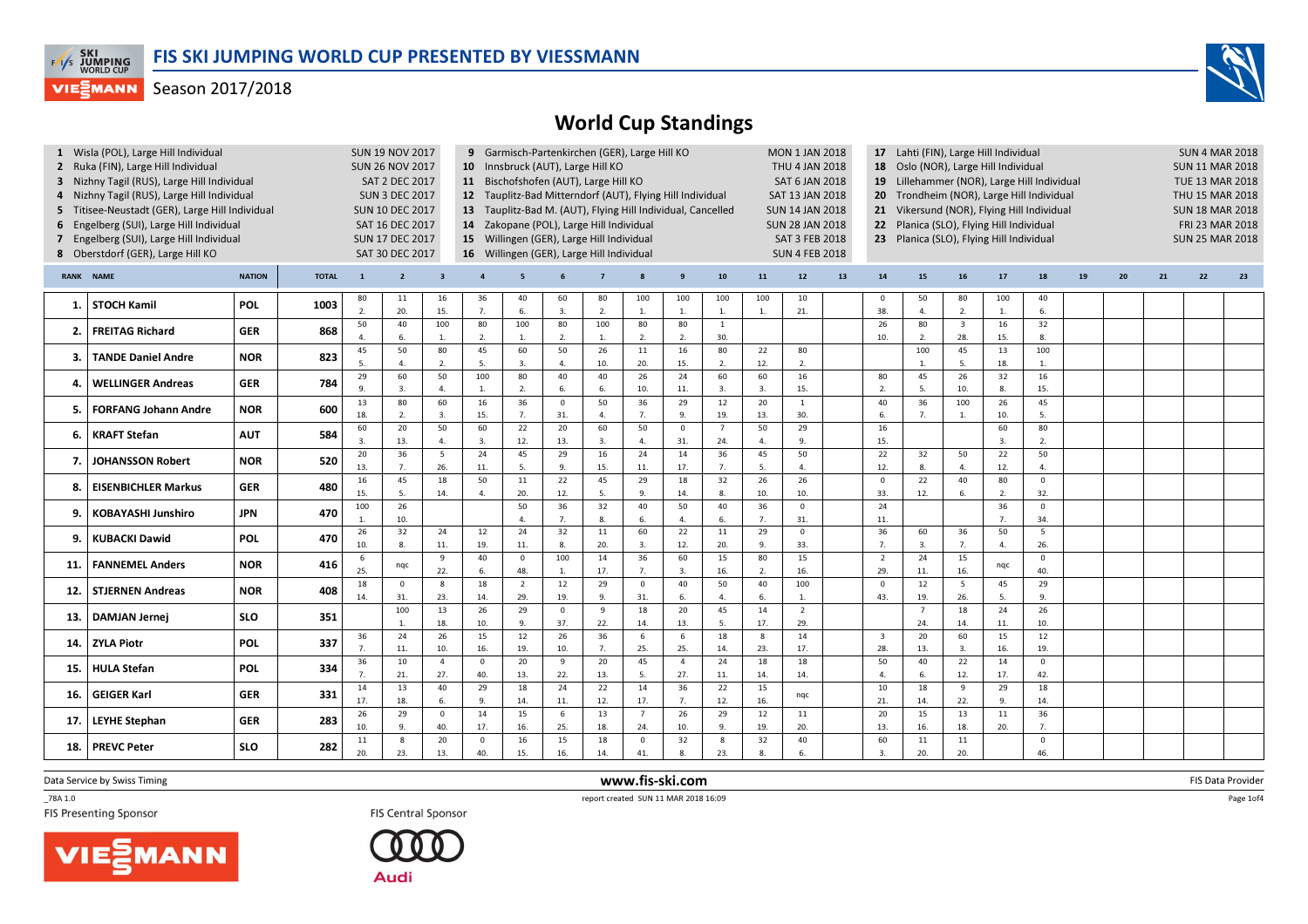



World Cup Standings

|       | <b>RANK NAME</b>             | <b>NATION</b> | <b>TOTAL</b> | $\mathbf{1}$          | $\overline{2}$                 | $\overline{\mathbf{3}}$ | $\overline{4}$                 | 5                              | 6                     | $\overline{7}$        |                                | 9                     | 10                             | 11                    | $12$                    | 13 | 14                    | 15                    | 16                    | 17                             | 18                      | 19 | 20 | 21 | 22 | 23 |
|-------|------------------------------|---------------|--------------|-----------------------|--------------------------------|-------------------------|--------------------------------|--------------------------------|-----------------------|-----------------------|--------------------------------|-----------------------|--------------------------------|-----------------------|-------------------------|----|-----------------------|-----------------------|-----------------------|--------------------------------|-------------------------|----|----|----|----|----|
| 19. I | <b>AMMANN Simon</b>          | SUI           | 248          | $\mathbf 0$<br>34.    | 12<br>19.                      | 15<br>16.               | 22<br>12.                      | 5<br>26.                       | 18<br>14.             | 24<br>11.             | 13<br>18.                      | nqc                   | $\overline{\mathbf{0}}$<br>32. | 13<br>18.             | 60<br>3.                |    | 45<br>5.              |                       |                       | 8<br>23.                       | 13<br>18.               |    |    |    |    |    |
| 20.   | <b>SEMENIC Anze</b>          | <b>SLO</b>    | 241          | $\mathbf 0$<br>48.    | 14<br>17.                      | 29<br>9.                | 10<br>21.                      | 13<br>18.                      | 5<br>26.              | $\mathbf 0$<br>31.    | $\Omega$<br>42.                | $\mathbf 0$<br>34.    |                                | 6<br>25.              | 32<br>8.                |    | 100<br>1.             | 16<br>15.             | 16<br>15.             | nqc                            | nqc                     |    |    |    |    |    |
| 21.1  | <b>KOT Maciej</b>            | <b>POL</b>    | 234          | 12<br>19.             | 15<br>16.                      | 11<br>20.               | 32<br>8.                       | $\overline{0}$<br>32.          | 14<br>17.             | 15<br>16.             | 16<br>15.                      | 13<br>18.             | 20<br>13.                      | $\overline{0}$<br>41. | 8<br>23.                |    | 18<br>14.             | 10<br>21.             | 32<br>8.              | 18<br>14.                      | nqc                     |    |    |    |    |    |
| 22.   | <b>HAYBOECK Michael</b>      | <b>AUT</b>    | 220          | <sup>1</sup><br>30.   | 6<br>25.                       | 12<br>19.               | $\mathbf 0$<br>35.             |                                | 16<br>15.             | $\overline{4}$<br>27. | $\overline{4}$<br>27.          | 11<br>20.             | 26<br>10.                      | 24<br>11.             | 22<br>12.               |    | 12<br>19.             |                       |                       | 22<br>12.                      | 60<br>3.                |    |    |    |    |    |
| 23.   | <b>GRANERUD Halvor Egner</b> | <b>NOR</b>    | 202          | $\overline{7}$<br>24. | 9<br>22.                       | $\mathbf 0$             | 13<br>18.                      | $\overline{0}$<br>37.          | 45                    | 12<br>19.             | 8                              | 15<br>16.             | 10<br>21.                      | $\mathbf 0$<br>32.    | 6                       |    | 29<br>9               | 14<br>17.             | 12<br>19.             |                                | 22<br>12.               |    |    |    |    |    |
| 24.   | <b>BARTOL Tilen</b>          | <b>SLO</b>    | 145          | 10                    | $\overline{2}$                 | 33.<br>$\mathbf 0$      | 6                              | $\overline{\mathbf{0}}$        | -5.<br>$\mathbf{0}$   | 10                    | 23.<br>15                      | 45                    | $\overline{0}$                 | nqc                   | 25.<br>13               |    |                       | 26                    | 14                    | 1                              | $\overline{\mathbf{3}}$ |    |    |    |    |    |
| 25.   | <b>FETTNER Manuel</b>        | <b>AUT</b>    | 135          | 21.<br>15             | 29.<br>22                      | 35.<br>32               | 25.<br>20                      | 36.<br>14                      | 36.<br>9              | 21.<br>5              | 16.<br>$\mathbf{0}$            | 5.<br>$\mathbf 0$     | 36.<br>$\mathbf{0}$            | $7\overline{ }$       | 18.                     |    | 8                     | 10.                   | 17.                   | 30.<br>$\overline{\mathbf{3}}$ | 28.                     |    |    |    |    |    |
| 26.   | <b>KOBAYASHI Ryoyu</b>       | JPN           | 110          | 16.<br>5              | 12.<br>nqc                     | 8.                      | 13.                            | 17.<br>$\overline{\mathbf{0}}$ | 22.<br>nqc            | 26.<br>ijc            | 39.<br>22                      | 47.<br>$\overline{2}$ | 47.<br>$\overline{\mathbf{0}}$ | 24.<br>11             | $\overline{\mathbf{3}}$ |    | 23.<br>15             |                       |                       | 28.<br>40                      | 12                      |    |    |    |    |    |
|       | 27. HUBER Daniel             | <b>AUT</b>    | 103          | 26.<br>40             |                                | $\overline{2}$          | $\mathbf 0$                    | 49.<br>$\overline{\mathbf{3}}$ | 13                    | 2                     | 12.<br>ijc                     | 29.<br>$\mathbf 0$    | 31.<br>$\overline{0}$          | 20.<br>$\mathbf 0$    | 28.                     |    | 16.                   | 29                    | $\overline{7}$        | 6.                             | 19.<br>$\overline{7}$   |    |    |    |    |    |
|       |                              |               |              | 6.<br>9               | nqc<br>$\overline{4}$          | 29.<br>$\overline{7}$   | 45.<br>11                      | 28.<br>$\overline{0}$          | 18.<br>10             | 29.<br>$\mathbf{0}$   | $\mathbf{0}$                   | 48.<br>$\mathbf 0$    | 40.<br>$\mathbf{0}$            | 47.<br>$\overline{0}$ | nqc<br>36               |    | 5                     | 9.                    | 24.                   | 9                              | 24.<br>8                |    |    |    |    |    |
| 28.   | <b>AIGNER Clemens</b>        | <b>AUT</b>    | 99           | 22.<br>$\mathbf 0$    | 27.                            | 24.                     | 20.                            | 40.<br>26                      | 21.<br>$\mathbf 0$    | 40.<br>$\mathbf 0$    | 36.<br>$\mathbf 0$             | 35.                   | 33.<br>13                      | 31.<br>$\mathbf 0$    | 7.<br>45                |    | 26.<br>$\overline{7}$ |                       |                       | 22.                            | 23.<br><sup>1</sup>     |    |    |    |    |    |
| 29.   | <b>KASAI Noriaki</b>         | <b>JPN</b>    | 92           | 31.                   | nqc<br>16                      |                         |                                | 10.<br>8                       | 42.<br>11             | 48.<br>8              | 46.<br>10                      | nqc<br>8              | 18.<br>10                      | 48.<br>$\mathbf{0}$   | 5.<br>9                 |    | 24.                   |                       |                       | nqc<br>$\overline{7}$          | 30.                     |    |    |    |    |    |
| 30.   | <b>TAKEUCHI Taku</b>         | <b>JPN</b>    | 87           | nqc                   | 15.                            | 22                      | 9                              | 23.                            | 20.<br>$\overline{7}$ | 23.                   | 21.<br>5                       | 23.<br>9              | 21.<br>14                      | 35.<br>$\overline{4}$ | 22.                     |    | $\mathbf 0$           | 14                    | $\mathbf 0$           | 24.                            | ngc<br>$\mathbf 0$      |    |    |    |    |    |
|       | 31. ZAJC Timi                | <b>SLO</b>    | 84           | ijc                   |                                | 12.                     | 22.                            | ngc                            | 24.                   | nqc                   | 26.                            | 22.                   | 17.                            | 27.                   |                         |    | 47.                   | 17.                   | 41.                   |                                | 43.                     |    |    |    |    |    |
| 32.   | <b>PASCHKE Pius</b>          | <b>GER</b>    | 82           | 22<br>12.             | 18<br>14.                      | 14<br>17.               | $\overline{7}$<br>24.          | $\overline{7}$<br>24.          | $\overline{4}$<br>27. | $\mathbf 0$<br>35.    | $\mathbf{0}$<br>35.            | $\mathbf{0}$<br>45.   | $\overline{0}$<br>49.          | $\mathbf 0$<br>38.    | $\overline{4}$<br>27.   |    |                       |                       |                       | 6<br>25.                       |                         |    |    |    |    |    |
| 33.   | <b>SCHMID Constantin</b>     | <b>GER</b>    | 81           |                       |                                |                         |                                | 32<br>8.                       | $\overline{0}$<br>33. | nqc                   | $\overline{\mathbf{3}}$<br>28. | $\overline{7}$<br>24. | 5<br>26.                       | 16<br>15.             |                         |    | 14<br>17.             |                       |                       | $\overline{4}$<br>27.          | $\mathbf{0}$<br>35.     |    |    |    |    |    |
| 34.   | <b>SCHLIERENZAUER Gregor</b> | <b>AUT</b>    | 67           |                       |                                |                         |                                | 9<br>22.                       | $\mathbf{0}$<br>46.   | $\mathbf{0}$<br>34.   | 20<br>13.                      | 12<br>19.             | $\overline{\mathbf{0}}$<br>37. | $\overline{0}$<br>33. | $\mathbf 0$<br>38.      |    | $\mathbf{0}$<br>40.   |                       |                       | 12<br>19.                      | 14<br>17.               |    |    |    |    |    |
| 35.   | <b>POPPINGER Manuel</b>      | <b>AUT</b>    | 66           | $\overline{4}$<br>27. | $\overline{\mathbf{3}}$<br>28. | $\mathbf 0$<br>31.      | 8<br>23.                       | $\overline{\mathbf{0}}$<br>39. | $\mathbf 0$<br>39.    | 6<br>25.              |                                |                       | nqc                            | 10<br>21.             | 12<br>19.               |    | 13<br>18.             | $\overline{0}$<br>33. | 10<br>21.             |                                |                         |    |    |    |    |    |
| 36.   | <b>DESCHWANDEN Gregor</b>    | SUI           | 54           | nqc                   | $\mathbf{0}$<br>35.            | 36<br>7.                | $\overline{\mathbf{3}}$<br>28. | $\overline{4}$<br>27.          | $\overline{0}$<br>38. | $\overline{0}$<br>36. | 9<br>22.                       | $\mathbf{1}$<br>30.   | $\overline{0}$<br>38.          | nqc                   | nqc                     |    | $\mathbf{0}$<br>37.   | $\overline{0}$<br>41. | <sup>1</sup><br>30.   | $\mathbf 0$<br>35.             | $\mathbf{0}$<br>31.     |    |    |    |    |    |
| 37.   | <b>WOLNY Jakub</b>           | <b>POL</b>    | 53           | $\mathbf 0$<br>32.    | $\overline{1}$<br>30.          | $\mathbf{1}$<br>30.     | 5<br>26.                       | <sup>1</sup><br>30.            | $\mathbf{0}$<br>34.   | $\overline{7}$<br>24. | nqc                            | $\mathbf 0$<br>33.    | 16<br>15.                      | $\overline{0}$<br>50. | $\Omega$<br>37.         |    | $\Omega$<br>39.       | 8<br>23.              | $\overline{0}$<br>31. | 5<br>26.                       | 9<br>22.                |    |    |    |    |    |
| 38.   | <b>DEZMAN Nejc</b>           | <b>SLO</b>    | 44           |                       |                                |                         |                                |                                |                       |                       |                                |                       | 6<br>25.                       |                       |                         |    |                       | 9<br>22.              | 29<br>9.              | $\mathbf 0$<br>45.             | $\mathbf{0}$<br>36.     |    |    |    |    |    |
| 39.   | <b>LINDVIK Marius</b>        | <b>NOR</b>    | 42           |                       |                                |                         |                                |                                |                       |                       |                                |                       |                                |                       |                         |    | 32<br>8               |                       |                       |                                | 10<br>21.               |    |    |    |    |    |
|       | 40. JELAR Ziga               | <b>SLO</b>    | 36           |                       |                                |                         |                                |                                |                       |                       | 12<br>19.                      | 10<br>21.             | $\overline{4}$<br>27.          | 10<br>21.             | $\mathbf 0$<br>35.      |    | $\mathbf 0$<br>36.    | $\mathbf 0$<br>40.    | $\overline{0}$<br>32. |                                |                         |    |    |    |    |    |

Data Service by Swiss Timing

\_78A 1.0

 www.fis-ski.comTES Central Sponsor FIS Central Sponsor FIS Central Sponsor FIS Central Sponsor FIS Presenting Sponsor

m FIS Data Provider<br>1846:00

Page 2of4



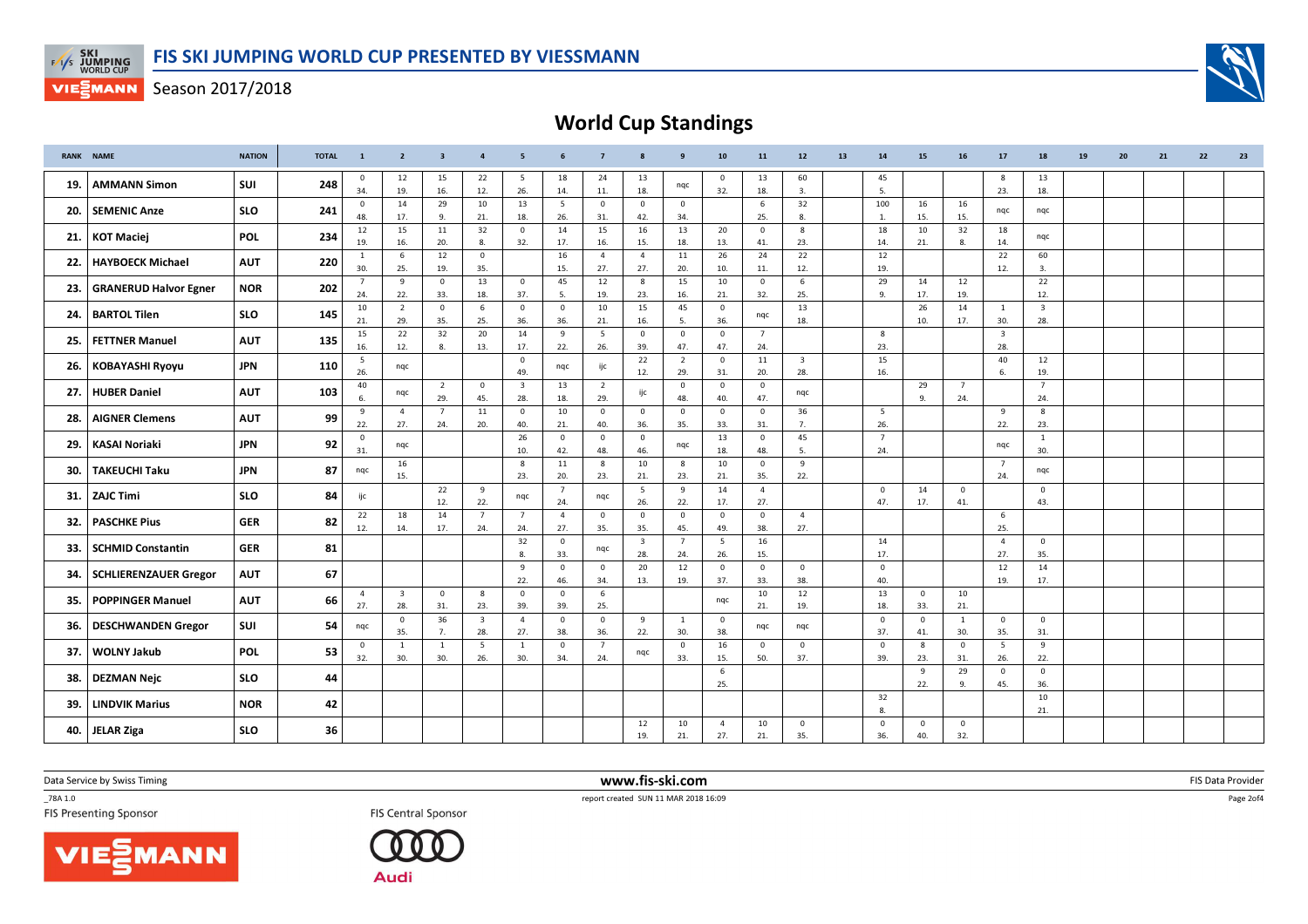



World Cup Standings

|     | <b>RANK NAME</b>                | <b>NATION</b> | <b>TOTAL</b>   | $\overline{1}$                 | $\overline{2}$        | $\overline{\mathbf{3}}$ | $\overline{4}$        | 5                     | 6                              | $\overline{7}$                 | 8                     | 9                              | 10                             | 11                             | 12                  | 13 | 14                    | 15                             | 16                    | 17                    | 18                    | 19 | 20 | 21 | 22 | 23 |
|-----|---------------------------------|---------------|----------------|--------------------------------|-----------------------|-------------------------|-----------------------|-----------------------|--------------------------------|--------------------------------|-----------------------|--------------------------------|--------------------------------|--------------------------------|---------------------|----|-----------------------|--------------------------------|-----------------------|-----------------------|-----------------------|----|----|----|----|----|
| 41. | <b>PREVC Domen</b>              | <b>SLO</b>    | 31             |                                |                       |                         |                       |                       | $\overline{2}$<br>29.          | $\overline{\mathbf{3}}$<br>28. |                       | $\mathbf{0}$<br>41.            | $\overline{0}$<br>44.          | 2<br>29.                       | 24<br>11.           |    | $\mathbf{0}$<br>35.   |                                |                       | $\mathbf 0$<br>49.    |                       |    |    |    |    |    |
|     | 42. SATO Yukiya                 | <b>JPN</b>    | 30             |                                |                       | ijc                     | $\mathbf{0}$<br>42.   |                       |                                |                                |                       |                                |                                |                                |                     |    |                       | $\overline{2}$<br>29.          | 24<br>11.             | $\mathbf{0}$<br>34.   | $\overline{4}$<br>27. |    |    |    |    |    |
| 42. | <b>KOZISEK Cestmir</b>          | <b>CZE</b>    | 30             |                                |                       |                         |                       |                       |                                |                                | $\mathbf{0}$<br>32.   | $\mathbf{0}$<br>36.            | $\mathbf 0$<br>41.             | $\mathbf{0}$<br>39.            | 20<br>13.           |    | 10<br>21.             |                                |                       | $\mathbf{0}$<br>38.   | nqc                   |    |    |    |    |    |
| 44. | <b>BICKNER Kevin</b>            | <b>USA</b>    | 29             |                                | nqc                   | nqc                     | nqc                   | nqc                   |                                |                                |                       |                                | nqc                            | 5<br>26.                       | 7<br>24.            |    |                       | 6<br>25.                       | $\overline{0}$<br>33. | 11<br>20.             | $\mathbf{0}$<br>36.   |    |    |    |    |    |
| 45. | <b>BOYD-CLOWES Mackenzie</b>    | CAN           | 27             |                                | $\overline{0}$<br>41. | nqc                     | nqc                   | $\overline{0}$<br>44. | nqc                            | nqc                            | $\mathbf{0}$<br>34.   | $\mathbf{0}$<br>43.            | nqc                            | $\mathbf 0$<br>39.             | nqc                 |    |                       | $\overline{\mathbf{3}}$<br>28. | 8<br>23.              | $\mathbf{0}$<br>32.   | 16<br>15.             |    |    |    |    |    |
| 46. | <b>ASCHENWALD Philipp</b>       | <b>AUT</b>    | 24             |                                |                       |                         |                       |                       |                                |                                |                       |                                |                                |                                |                     |    |                       |                                |                       |                       | 24<br>11.             |    |    |    |    |    |
| 46. | <b>KORNILOV Denis</b>           | <b>RUS</b>    | 24             | ngc                            | $\overline{7}$<br>24. | 6<br>25.                | $\mathbf 0$<br>33.    | 10<br>21.             | 1<br>30.                       | $\overline{0}$<br>42.          | nqc                   | $\mathbf{0}$<br>39.            | $\overline{0}$<br>39.          | $\mathbf 0$<br>36.             | nqc                 |    |                       |                                |                       | $\mathbf{0}$<br>45.   | nqc                   |    |    |    |    |    |
| 48. | <b>WANK Andreas</b>             | <b>GER</b>    | 22             |                                |                       |                         |                       |                       |                                |                                | $\mathbf 0$<br>33.    | $\mathbf{0}$<br>32.            |                                |                                | $\mathbf{0}$<br>40. |    |                       |                                |                       |                       | 22<br>12.             |    |    |    |    |    |
| 49. | <b>ALTENBURGER Florian</b>      | <b>AUT</b>    | 20             |                                |                       |                         |                       |                       |                                |                                |                       |                                | $\overline{0}$<br>46.          |                                | ngc                 |    |                       | $\overline{0}$<br>37.          | 20<br>13.             |                       |                       |    |    |    |    |    |
| 50. | <b>AALTO Antti</b>              | <b>FIN</b>    | 13             | $\overline{\mathbf{3}}$<br>28. | 5<br>26.              | $\mathbf 0$<br>36.      | $\mathbf{0}$<br>34.   | $\overline{0}$<br>42. | $\mathbf{0}$<br>32.            | <sup>1</sup><br>30.            | $\mathbf{0}$<br>40.   | $\mathbf 0$<br>49.             | nqc                            | nqc                            |                     |    |                       | $\overline{4}$<br>27.          | $\mathbf 0$<br>37.    | $\mathbf{0}$<br>42.   | nqc                   |    |    |    |    |    |
| 50. | <b>PEIER Killian</b>            | SUI           | 13             | $\overline{0}$<br>33.          | $\mathbf{0}$<br>32.   | $\mathbf{0}$<br>34.     | $\mathbf{0}$<br>46.   | nqc                   | $\overline{\mathbf{3}}$<br>28. | nqc                            | $\mathbf{0}$<br>43.   | nqc                            | $\overline{\mathbf{3}}$<br>28. | $\overline{\mathbf{3}}$<br>28. | ngc                 |    | $\overline{4}$<br>27. | $\overline{0}$<br>39.          | $\mathbf{0}$<br>49.   | $\mathbf 0$<br>40.    | $\mathbf 0$<br>47.    |    |    |    |    |    |
| 52. | <b>KOUDELKA Roman</b>           | <b>CZE</b>    | 12             | $\overline{0}$<br>40.          | nqc                   |                         |                       | $\overline{0}$<br>47. | $\mathbf{0}$<br>40.            | $\mathbf 0$<br>33.             | $\mathbf{1}$<br>30.   | $\overline{0}$<br>37.          | nqc                            |                                |                     |    | 11<br>20.             | $\overline{0}$<br>35.          | $\mathbf 0$<br>54.    | $\mathbf{0}$<br>33.   | $\mathbf{0}$<br>48.   |    |    |    |    |    |
| 52. | <b>RHOADS William</b>           | <b>USA</b>    | 12             |                                | $\mathbf{0}$<br>47.   | 10<br>21.               | $\overline{2}$<br>29. | ngc                   | $\mathbf 0$<br>48.             | nqc                            |                       |                                | ngc                            | nqc                            | nqc                 |    |                       | $\overline{0}$<br>44.          | $\overline{0}$<br>40. | ngc                   |                       |    |    |    |    |    |
| 54. | <b>SIEGEL David</b>             | <b>GER</b>    | 11             | 8<br>23.                       | ngc                   | ngc                     | ngc                   |                       |                                |                                | $\mathbf{0}$<br>38.   | $\overline{\mathbf{3}}$<br>28. |                                |                                |                     |    |                       | nqc                            | $\overline{0}$<br>45. |                       |                       |    |    |    |    |    |
| 55. | <b>WOHLGENANNT Ulrich</b>       | <b>AUT</b>    | 9              |                                |                       |                         |                       |                       |                                |                                |                       |                                | $\overline{0}$<br>45.          |                                |                     |    | $\overline{0}$<br>32. | 5<br>26.                       | $\overline{4}$<br>27. |                       |                       |    |    |    |    |    |
| 56. | <b>ITO Daiki</b>                | <b>JPN</b>    | 8              | $\overline{2}$<br>29.          |                       |                         |                       |                       |                                |                                |                       |                                |                                |                                |                     |    | 6<br>25.              |                                |                       |                       |                       |    |    |    |    |    |
| 56. | <b>LEAROYD Jonathan</b>         | <b>FRA</b>    | 8              |                                |                       |                         |                       |                       | $\mathbf 0$<br>35.             | $\mathbf 0$<br>39.             | $\overline{2}$<br>29. | $\mathbf 0$<br>46.             |                                |                                |                     |    |                       |                                |                       |                       | 6<br>25.              |    |    |    |    |    |
| 58. | <b>KLIMOV Evgeniy</b>           | <b>RUS</b>    | $\overline{7}$ | $\overline{\mathbf{0}}$<br>49. | nqc                   | $\mathbf 0$<br>48.      | $\overline{0}$<br>39. | nqc                   |                                |                                | $\mathbf{0}$<br>44.   | 5<br>26.                       | nqc                            |                                |                     |    |                       |                                |                       | $\overline{2}$<br>29. | $\mathsf 0$<br>50.    |    |    |    |    |    |
| 59. | <b>NOUSIAINEN Eetu</b>          | <b>FIN</b>    | 6              |                                | nqc                   | $\mathbf 0$<br>37.      | $\mathbf{0}$<br>44.   | 6<br>25.              | ngc                            | $\overline{0}$<br>43.          | ijc                   | nqc                            | nqc                            | ngc                            |                     |    |                       | nqc                            | $\overline{0}$<br>43. | nqc                   |                       |    |    |    |    |    |
| 59. | <b>INSAM Alex</b>               | <b>ITA</b>    | 6              | $\overline{\mathbf{0}}$<br>44. | nqc                   | $\mathbf{0}$<br>49.     | $\overline{0}$<br>49. | $\overline{0}$<br>41. | nqc                            | $\overline{0}$<br>46.          | $\mathbf 0$<br>37.    | $\mathbf 0$<br>40.             | nqc                            | $\mathbf 0$<br>37.             | $\mathbf 0$<br>32.  |    |                       | $\mathbf 0$<br>31.             | 6<br>25.              | ijc                   | $\mathbf{0}$<br>43.   |    |    |    |    |    |
| 61. | <b>ZOGRAFSKI Vladimir</b>       | <b>BUL</b>    | 5              | ngc                            |                       | $\mathbf{0}$<br>39.     | $\mathbf 0$<br>36.    | nqc                   | $\mathbf{0}$<br>43.            | $\mathbf 0$<br>37.             | nqc                   | $\mathbf{0}$<br>42.            | nqc                            | nqc                            | 5<br>26.            |    | $\overline{0}$<br>34. |                                |                       | $\mathbf{0}$<br>31.   | $\mathbf{0}$<br>32.   |    |    |    |    |    |
| 62. | <b>DESCOMBES SEVOIE Vincent</b> | <b>FRA</b>    | 4              | $\mathbf 0$<br>42.             | $\mathbf{0}$<br>37.   | $\mathbf{0}$<br>43.     | $\overline{4}$<br>27. | $\overline{0}$<br>32. | nqc                            | $\mathbf{0}$<br>38.            | $\mathbf 0$<br>45.    | $\mathbf{0}$<br>44.            |                                |                                | nqc                 |    |                       |                                |                       |                       |                       |    |    |    |    |    |

Data Service by Swiss Timing

\_78A 1.0





 www.fis-ski.comTES Central Sponsor FIS Central Sponsor FIS Central Sponsor FIS Central Sponsor FIS Presenting Sponsor

m FIS Data Provider<br>1846:00

Page 3of4